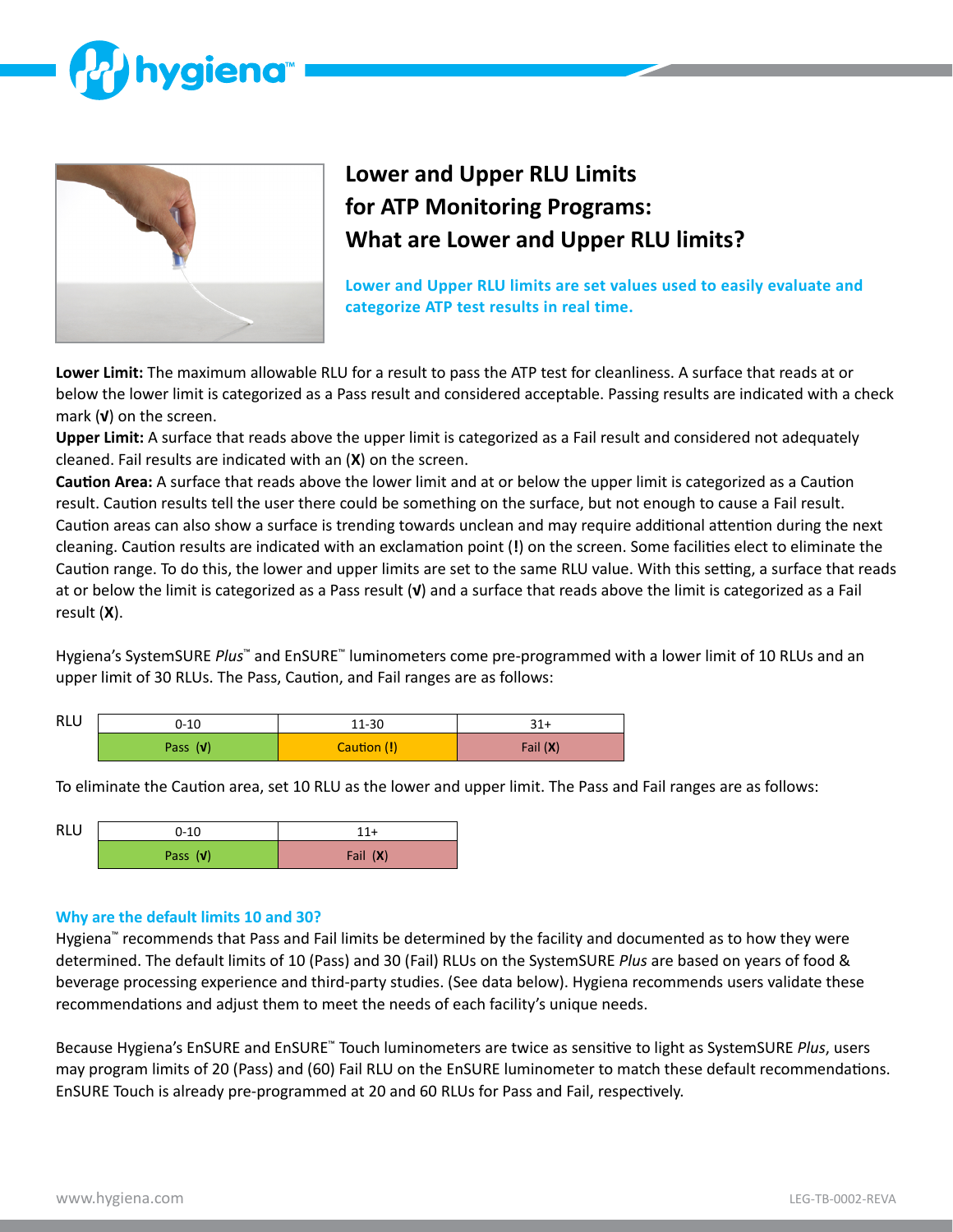The following guidelines are typical of those found in the food and beverage industry and are based on clean stainless steel surfaces. Other surfaces may be more difficult to clean and consequently may require higher Pass/Fail limits to be set if complete bio-burden removal is not necessary. *(Refer to the following page for details on establishing custom RLU limits.)*

The data below is extracted from *Performance Evaluation of Various ATP Detecting Units*, a report prepared by the world's largest third-party reference laboratory<sup>1</sup>. The report provides the mean result for two products tested at various dilutions dried on stainless steel surfaces as well as serial dilution detection levels of other food stuff. The process and results for both methods are described below.

# **Detection of ATP from Food Soiled Stainless Steel Surfaces**

# **Process:**

To replicate the scenario of detecting residue on an unclean surface in a food and beverage processing facility, food suspensions were created and 10 replicates of 500 μl were added to a stainless steel 4 x 4 inch square and allowed to dry. An UltraSnap™ ATP test device was used to collect a sample and the device was activated. The RLU output was measured with SystemSURE *Plus*. The RLU limit in the right column is Hygiena's recommendations based on historical data from clean surfaces used in various types of food processing (pass limits are different for different food types if a facility is dedicated to one product type). This is verified with the data obtained at the 1:1000 dilution levels - mimicking low levels of residue which are close to 'clean' in a beef processing facility vs a dairy processor, which has strict CIP standards.

## **Results**

| <b>SystemSURE Plus with UltraSnap Dry Soiled Stainless Steel Surfaces</b> |                 |                                    |             |             |  |
|---------------------------------------------------------------------------|-----------------|------------------------------------|-------------|-------------|--|
| <b>Products</b>                                                           | <b>Dilution</b> | <b>Results Mean (RLU)</b><br>Range |             | Limit (RLU) |  |
| Raw Ground Beef                                                           | 1:10            | 2954                               | 2540 - 3644 | Fail: 2000  |  |
|                                                                           | 1:1000          | 147                                | $116 - 205$ | Pass: 100   |  |
|                                                                           | 1:1             | 173                                | 145 - 195   | Fail: 100   |  |
| 2% Milk                                                                   | 1:1000          | 8                                  | $2 - 16$    | Pass 2      |  |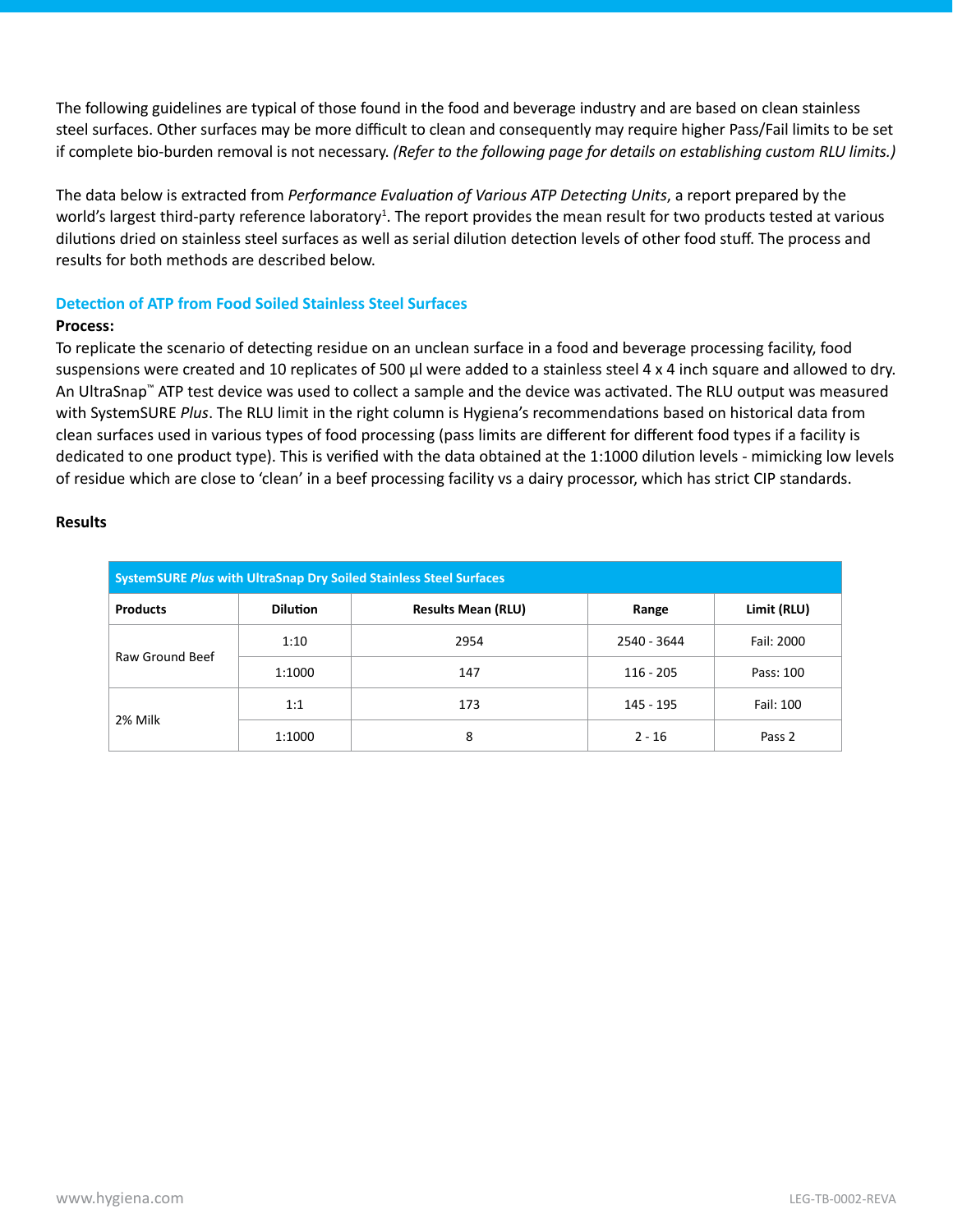# **Detection of ATP from Food: Serial Dilutions Pipetted onto Swabs**

#### **Process:**

Liquid food samples (orange juice and milk) were diluted using sterile water in various dilutions. Solid food samples (ground beef and salad greens) were first stomached using 10 g of sample in 90 ml sterile water and then diluted using sterile water in various dilutions. All test samples were homogenized by hand. Ten replicates of each food suspension were then analyzed using an UltraSnap ATP detection device by pipetting 10 μL of food suspension dilution directly onto the swab bud, activating the device, and measuring RLU results with the SystemSURE *Plus* luminometer. The RLU limits in the right column are recommendations based on the data from the report. The data reinforces the concept that different foods have differing amounts of baseline ATP in them.

*Note:* The Pass values seen at a 1:1,000 dilution or greater are similar to what would be seen on clean surfaces in various types of food processing facilities. Pass values should be established based on RLU results obtained after normal cleaning for each facility type. Efficient cleaning regimes may be able to remove 99.9% - 99.99% of soil which would equate to a 1:1,000 to 1:10,000 dilution; this is how we should interpret these tables. Again, dairy processing facilities typically have very low RLU values as product is thermally processed and surfaces are cleaned in place to minimize the presence of any contamination.

## **Results**

| SystemSURE Plus with UltraSnap Serial Dilutions Pipetted onto Swabs |                 |                           |             |             |  |  |
|---------------------------------------------------------------------|-----------------|---------------------------|-------------|-------------|--|--|
|                                                                     | <b>Dilution</b> | <b>Results Mean (RLU)</b> | Range (RLU) | Limit (RLU) |  |  |
|                                                                     | 1:10            | 164                       | 129 - 195   | Fail: 100   |  |  |
| <b>Bagged Mixed</b><br>Salad Greens                                 | 1:100           | 36                        | $3.1 - 43$  | Fail: 30    |  |  |
|                                                                     | 1:1000          | 13                        | $10 - 15$   | Pass: 10    |  |  |
|                                                                     | 1:10000         | $\overline{2}$            | $1 - 2$     | Pass: 2     |  |  |
|                                                                     | 1:1             | 301                       | $217 - 366$ | Fail: 200   |  |  |
|                                                                     | 1:10            | 72                        | $59 - 84$   | Fail: 50    |  |  |
| 2% Milk                                                             | 1:100           | 13                        | $11 - 15$   | Fail: 10    |  |  |
|                                                                     | 1:1000          | 3                         | $3 - 4$     | Pass: 5     |  |  |
|                                                                     | 1:10,000        | $\overline{2}$            | $2 - 2$     | Pass: 2     |  |  |
|                                                                     | 1:1             | 5617                      | 5531 - 6220 | Fail: 5000  |  |  |
|                                                                     | 1:10            | 3958                      | 3563 - 4448 | Fail: 3000  |  |  |
| Pasteurized Orange Juice,<br>no pulp                                | 1:100           | 437                       | $294 - 541$ | Fail: 250   |  |  |
|                                                                     | 1:1000          | 56                        | $39 - 70$   | Pass: 30    |  |  |
|                                                                     | 1:10,000        | 5                         | $2 - 8$     | Pass: 2     |  |  |
|                                                                     | 1:10            | 639                       | 453 - 788   | Fail: 400   |  |  |
|                                                                     | 1:100           | 70                        | $54 - 86$   | Fail: 50    |  |  |
| 2% Milk                                                             | 1:1000          | $\mathbf 0$               | $0 - 1$     | Pass: 2     |  |  |
|                                                                     | 1:10,000        | 0                         | $0 - 1$     | Pass: 2     |  |  |

1 Kupski, Brian, et al. "Performance Evaluation of Various ATP Detecting Units." Silliker, Inc., Food Science Center Report RPN: 13922, (2010).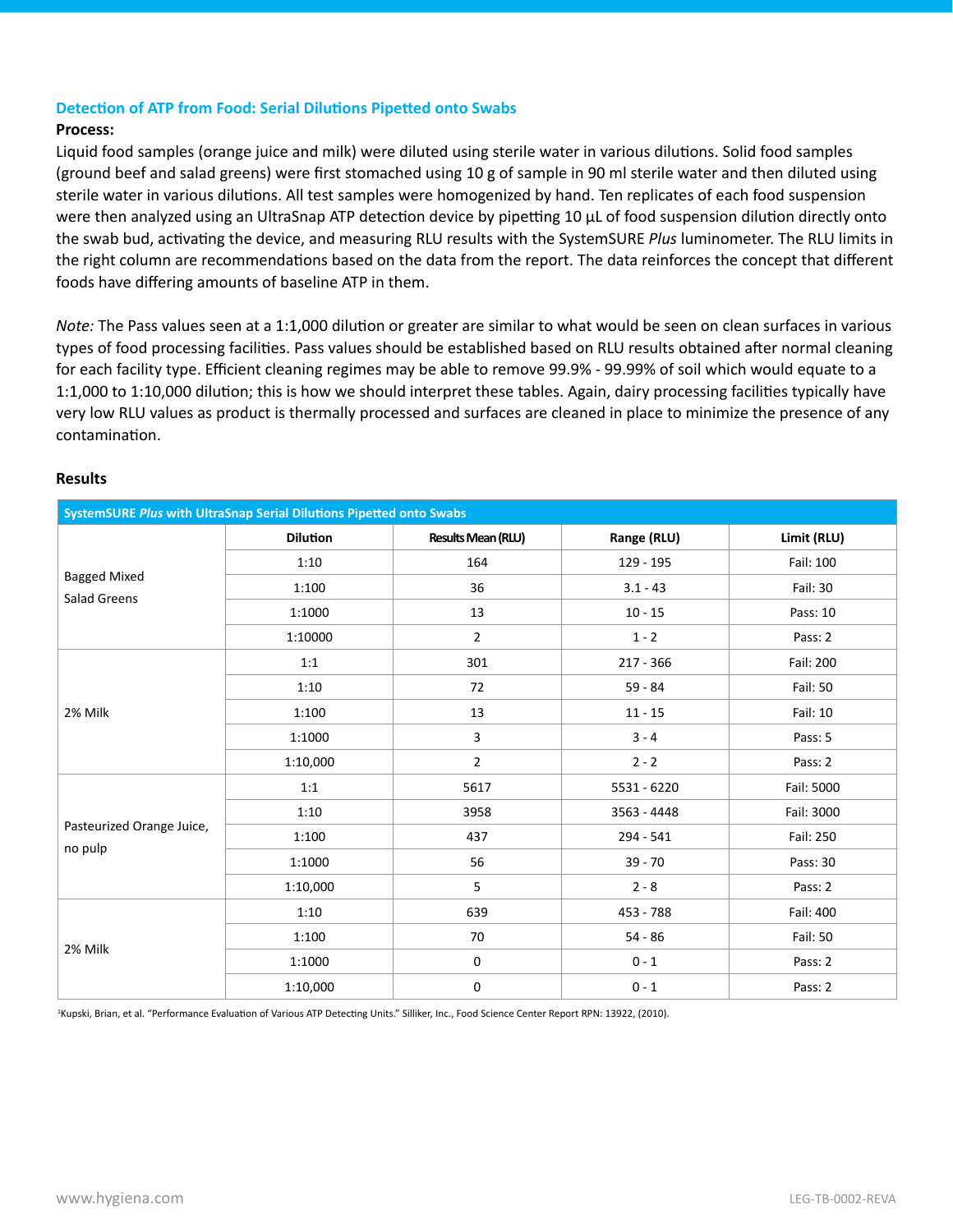#### **Note**

ATP tests are not organism tests, thus RLU values cannot be directly correlated to CFU values, nor can ATP tests be a replacement for microbiological tests. UltraSnap tests detect any organic material that contains ATP, which may include microorganisms. Refer to the full copy of the study for details on methodology and limit of detection for microorganisms.

For a full copy of *Performance Evaluation of Various ATP Detecting Units* by Silliker, Inc., please contact Hygiena.

If you have any questions about the information provided, please contact your Hygiena sales representative.

# **Can I use the same RLU limits for every location?**

In some cases, the same RLU limits may be set for several locations. Optimal RLU limits will depend on a variety of factors such as surface variation and risk level. See examples below.

## **Surface Variations:**

• Surfaces which are easy to clean, such as stainless steel or other flat, non-porous surfaces may have stricter, lower limits. Surfaces which are hard to clean, such as porous, grooved, creviced or irregular surfaces like conveyor belts, may have higher limits.

## **Risk Level:**

- Environment: An environment with more stringent cleaning requirements, like a clean room, may have stricter, lower limits compared to a food processing environment with less stringent volatility.
- Contact Risk: Surfaces which come into direct contact with products require stricter RLU limits than non- contact areas, especially when dealing with higher risk products like meat, dairy, and/or produce.

# **Determining Custom RLU limits**

The method for determining and validating custom lower and upper RLU limits is outlined below. In some cases, test results from different control points within a facility consistently fall in a similar range. In this case, RLU limits may be set to the same value for all control points in the facility. Likewise, test results from similar surfaces may consistently fall in a similar range. In this case, the RLU limits may be set to the same values for control points with the same surface type. Hygiena's SureTrend Data Analysis Software allows users to take note of the surface type of each test location.

- **• Identify** control points in the facility. These are often outlined in the SSOP/HACCP programs.
	- a. Control points can be programmed into the luminometer before testing so that results are saved with the control point location name, date, and time of test.
- **• Clean** surfaces to the desired level of cleanliness.
	- a. This may include a total production line breakdown.
	- b. Future cleanings will be held to this level of clean as a standard.
	- **• Perform** an ATP test at each control point, taking 5-10 replicate tests. Use one of two methods.
		- a. Perform tests over several days.
		- b. Or for control points with sufficient surface area, perform multiple tests from different spots at that test location. (e.g. conveyor belt, tank, tabletop, etc.)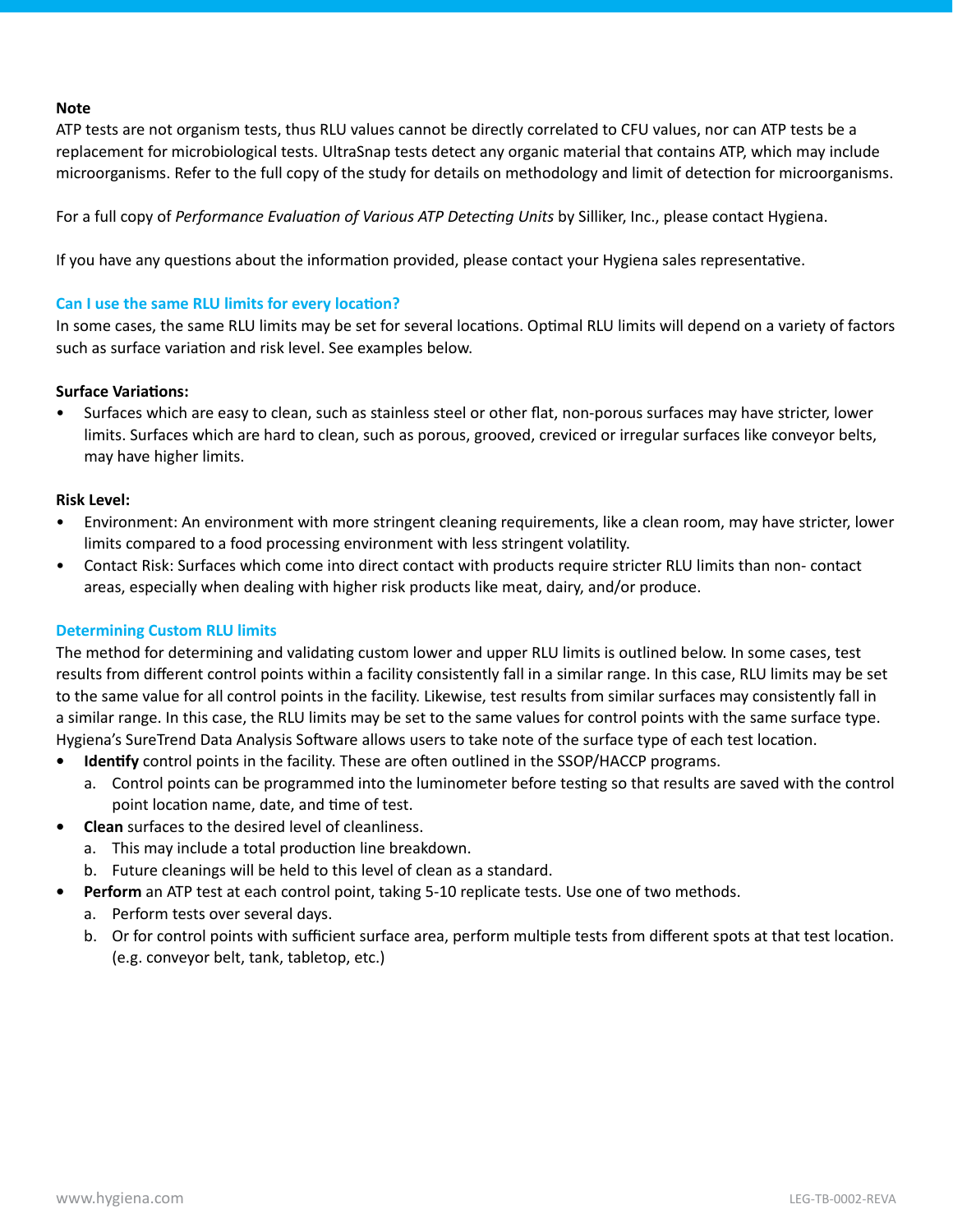- **• Calculate** the lower and upper RLU limits
	- **a. Lower RLU limit (Pass limit):** Calculate the average RLU for each location based on the 5-10 test results. The average result will be the lower RLU limit (Pass limit). It will be used to determine the upper limit (below).
	- **b. Upper RLU limit (Fail limit):** There are two options for determining the upper limit.
		- i. Multiply the lower limit by 3.
		- ii. Determine the standard deviation from the lower RLU limit test results, multiply the standard deviation by 3, and add this to the lower limit. This is the recommended method as it encompasses the 95% upper confidence limit of the higher RLU "clean" values.

*CONTINUOUS IMPROVEMENT: Monitoring and assessment of trends is crucial to finding trouble zones, correcting improper cleaning procedures and decreasing risk. Continuous improvement provides brand protection, avoids recalls and shows due diligence to auditors. If high frequencies of Caution and Fail results are obtained with ATP monitoring, SSOP should be reviewed for ways to improve cleanliness. If low frequencies of Caution or Fail results are obtained, RLU limits could be reviewed and potentially lowered to maintain high standards and generate useful management data.*